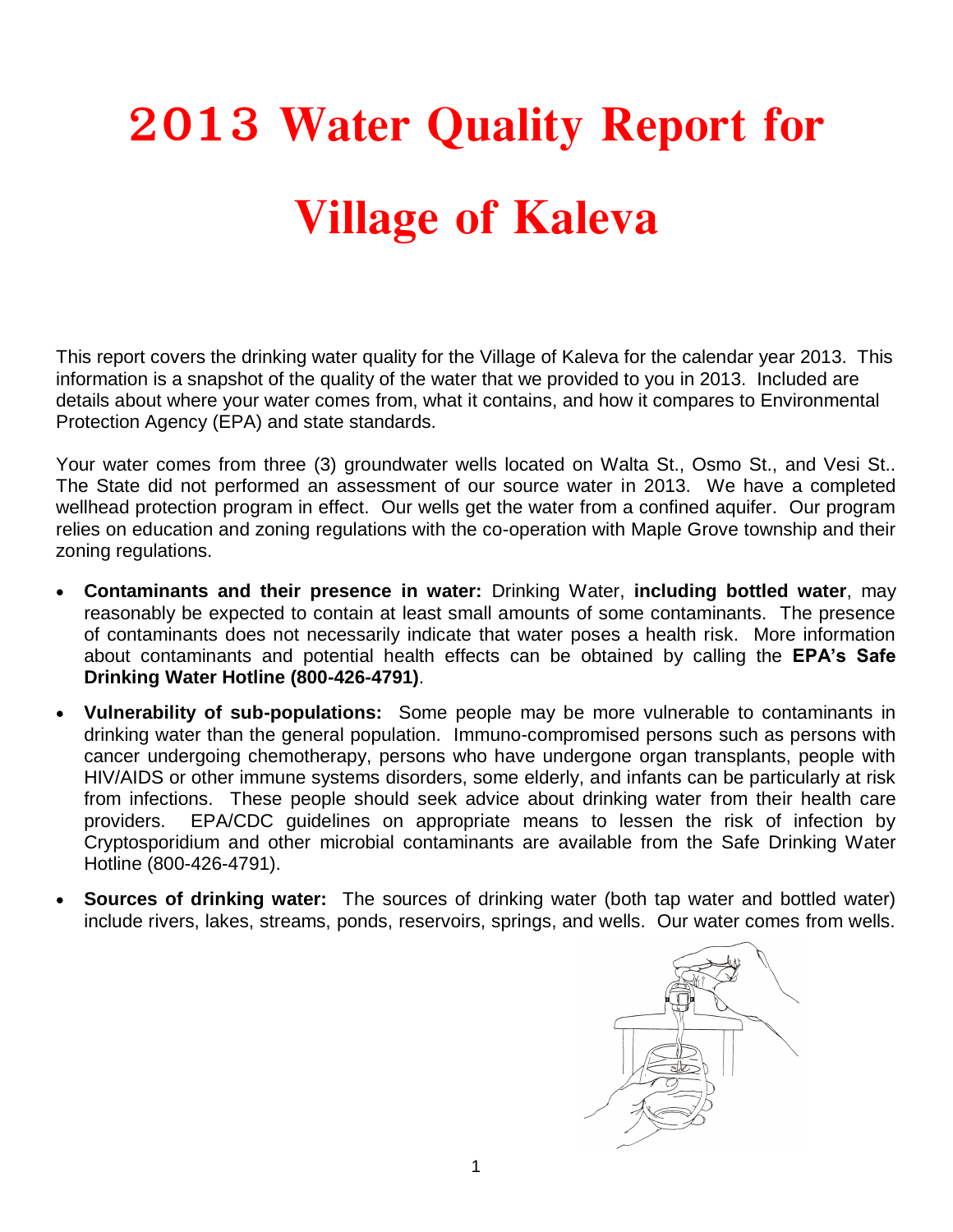As water travels over the surface of the land or through the ground, it dissolves naturally-occurring minerals and, in some cases, radioactive material, and can pick up substances resulting from the presence of animals or from human activity.

- Contaminants that may be present in source water include:
- **Microbial contaminants***,* such as viruses and bacteria, which may come from sewage treatment plants, septic systems, agricultural livestock operations and wildlife.

 **Inorganic contaminants***,* such as salts and metals, which can be naturally-occurring or result from urban

- stormwater runoff, industrial or domestic wastewater discharges, oil and gas production, mining or farming.
- **Pesticides and herbicides***,* which may come from a variety of sources such as agriculture and residential uses.
- **Radioactive contaminants***,* which can be naturally occurring or be the result of oil and gas production and mining activities.
- **Organic chemical contaminants***,*  including synthetic and volatile organic chemicals, which are by-products of industrial processes and petroleum production, and can also come from gas stations, urban stormwater runoff, and septic systems.

In order to ensure that tap water is safe to drink, EPA prescribes regulations that limit the amount of certain contaminants in water provided by public water systems Food and Drug Administration regulations establish limits for contaminants in bottled water which provide the same protection for public health.





## Water Quality Data

The table below lists all the drinking water contaminants that we detected during the 2013 calendar year. The presence of these contaminants in the water does not necessarily indicate that the water poses a health risk. Unless otherwise noted, the data presented in this table is from testing done January 1 – December 31, 2013. The State allows us to monitor for certain contaminants less than once per year because the concentrations of these contaminants are not expected to vary significantly from year to year. All of the data is representative of the water quality, but some are more than one year old.

Terms and abbreviations used below: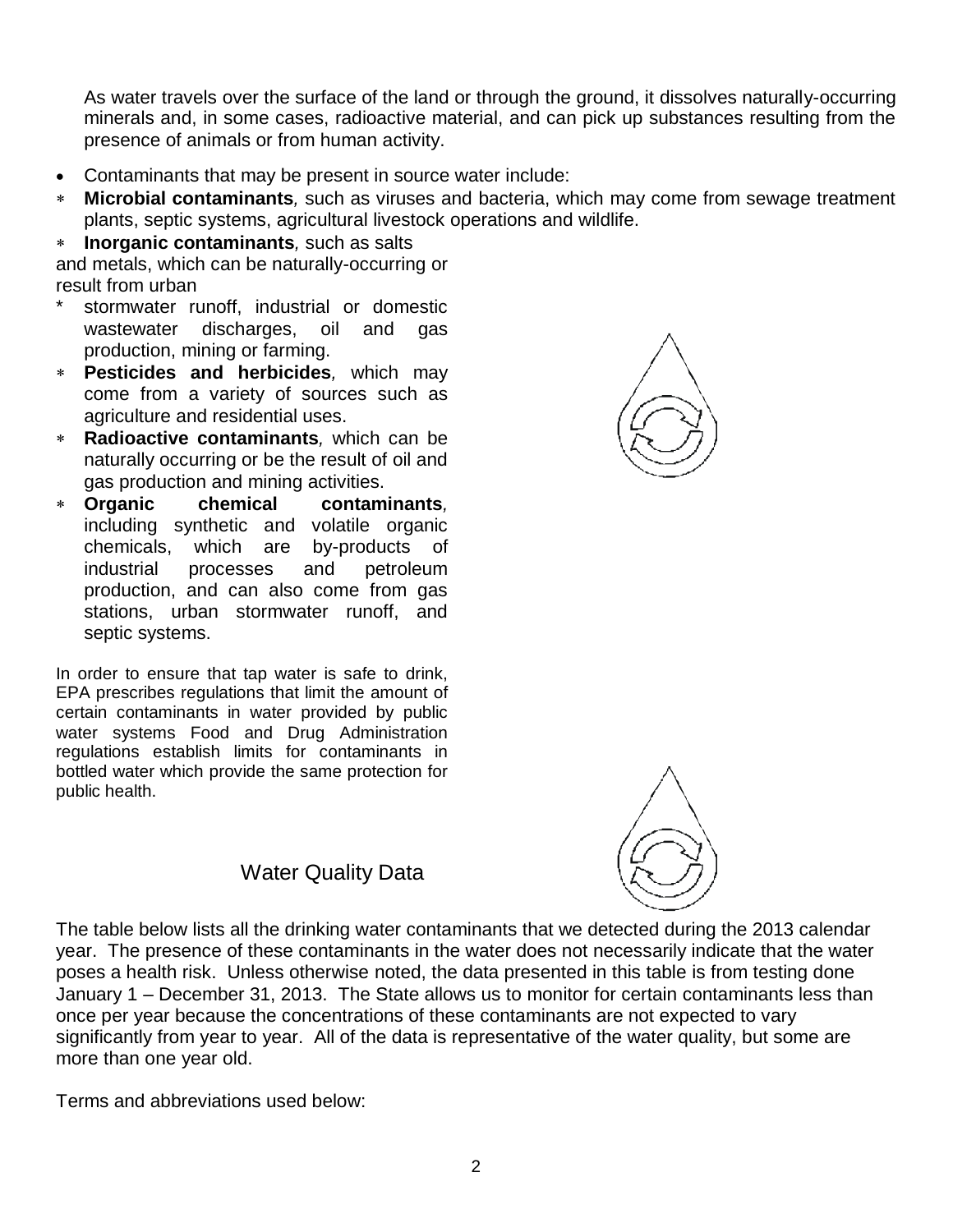- Maximum Contaminant Level Goal (MCLG): The level of a contaminant in drinking water below which there is no known or expected risk to health. MCLGs allow for a margin of safety.
- Maximum Contaminant Level (MCL): The highest level of a contaminant that is allowed in drinking water. MCLs are set as close to the MCLGs as feasible using the best available treatment technology.
- Maximum Residual Disinfectant Level (MRDL): The highest level of a disinfectant allowed in drinking water. There is convincing evidence that addition of a disinfectant is necessary for control of microbial contaminants.
- Maximum Residual Disinfectant Level Goal (MRDLG): The level of a drinking water disinfectant below which there is no known or expected risk to health. MRDLGs do not reflect the benefits of the use of disinfectants to control microbial contaminants.
- N/A: Not applicable ND: not detectable at testing limit ppb: parts per billion or micrograms per liter ppm: parts per million or milligrams per liter pCi/l: picocuries per liter (a measure of radioactivity).
- Action Level: The concentration of a contaminant which, if exceeded, triggers treatment or other requirements that a water system must follow.

| <b>Requlated</b><br><b>Chemical</b><br><b>Contaminants</b> | <b>MCL</b>     | <b>MCLG</b>    | <b>Our Water</b> | Sample Date | Violation<br>Yes / No | <b>Typical Source of Contaminants</b>                        |
|------------------------------------------------------------|----------------|----------------|------------------|-------------|-----------------------|--------------------------------------------------------------|
| Arsenic $(ppb)^1$                                          | 10             | 0              | nd               | 5/7/09      | no                    | Erosion of natural deposits                                  |
| Barium (ppm)                                               | $\mathfrak{p}$ | $\overline{2}$ | 0.05             | 5/7/09      | no                    | Discharge of drilling wastes; Erosion<br>of natural deposits |
| Chromium (ppb)                                             | 100            | 100            | nd               | 5/7/09      | no                    | Erosion of natural deposits                                  |
| Fluoride (ppm)                                             | 4              | 4              | 0.3              | 5/8/13      | no                    | Erosion of natural deposits                                  |
| Mercury (mg/L)                                             | .002           | $\Omega$       | nd               | 5/7/09      | no                    |                                                              |
|                                                            |                |                |                  |             |                       |                                                              |

## **Samples Collected at the Wellhouse:**

 $1$  These arsenic values are effective January 23, 2006. Until then, the MCL is 50 ppb and there is no MCLG.

| <b>Radioactive</b><br><b>Contaminants</b> | <b>MCL</b> | <b>MCLG</b> | <b>Our Water</b> | Sample Date | Violation<br>Yes / No | <b>Typical Source of Contaminants</b> |
|-------------------------------------------|------------|-------------|------------------|-------------|-----------------------|---------------------------------------|
| Alpha Emitters<br>(pCi/L)                 | 15         |             | .9               | 6/20/13     | no                    | Erosion of natural deposits           |
| Combined radium<br>226 / 228 (pCi/L)      |            |             | .6               | 11/14/03    | no                    | Erosion of natural deposits           |

| Unregulated<br><b>Chemical Contaminants<sup>2</sup></b> | <b>Our Water</b> | Sample Date | Violation<br>Yes / No | <b>Typical Source of Contaminants</b> |
|---------------------------------------------------------|------------------|-------------|-----------------------|---------------------------------------|
| Sodium (ppm)                                            | 46               | 5/8/13      | N/A                   | Erosion of natural deposits           |
| Sulfate (ppm)                                           | 15               | 5/8/13      | N/A                   | Erosion of natural deposits           |

 $2$  Unregulated contaminants are those for which EPA has not established drinking water standards. Monitoring helps EPA to determine where certain contaminants occur and whether it needs to regulate those contaminants.

## **Samples Collected in the Distribution System:**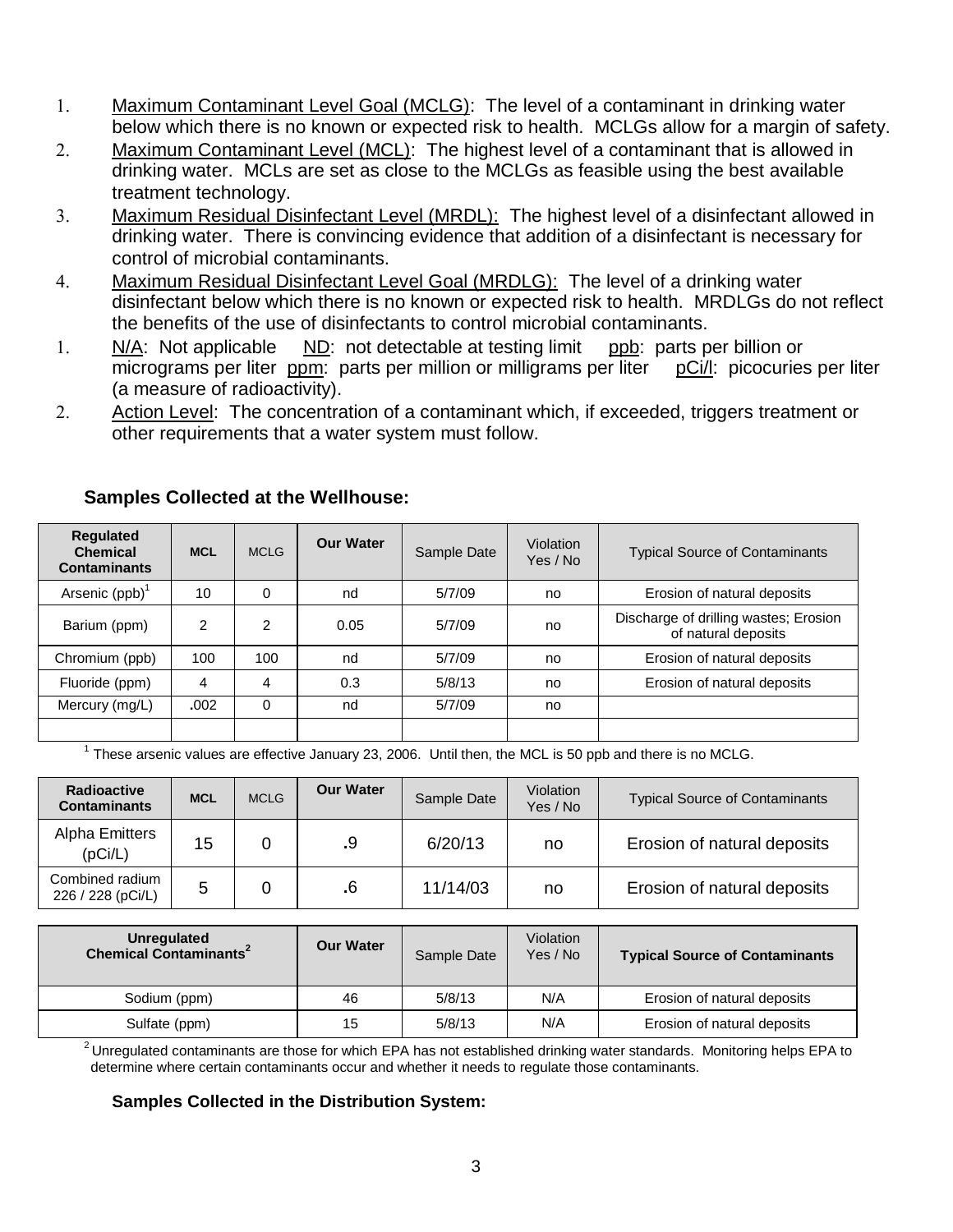| <b>Contaminants</b><br>Subject to an<br><b>Action Level</b> | <b>Action Level,</b><br><b>MCL, or MRDL</b> | <b>Our Water</b> | Sample Date | Number of<br>Samples<br>Above AL | <b>Typical Source of</b><br>Contaminants                                                                        |
|-------------------------------------------------------------|---------------------------------------------|------------------|-------------|----------------------------------|-----------------------------------------------------------------------------------------------------------------|
| Lead (ppb) $3$                                              | $AL = 15$                                   | 0.0071           | 8/16/12     | none                             | Corrosion of household<br>plumbing systems; Erosion of<br>natural deposits                                      |
| Copper (ppm) $3$                                            | $AL = 1.3$                                  | 0.80             | 8/17/12     | none                             | Corrosion of household<br>plumbing systems; Erosion of<br>natural deposits; Leaching<br>from wood preservatives |
| Total<br>Trihalomethanes<br>(ppb)                           | $MCL = 80$                                  | 0.0011           | 9/17/12     | none                             | Disinfection byproduct                                                                                          |
| <b>Haloacetic Acids</b><br>(ppb)                            | $MCL = 60$                                  | <b>ND</b>        | 9/14/12     | none                             | Disinfection byproducts                                                                                         |
| Free (or Total)<br>Chlorine<br>Residual (ppm) <sup>4</sup>  | $MRDL = 4.0$<br>$MRDLG = 4$                 | 1.28             | Monthly     | N/A                              | Disinfectant added to control<br>microbes                                                                       |

 $390$  percent of the samples collected were at or below the level reported for our water.

<sup>4</sup>The MRDL and MRDLG are effective January 1, 2004. Compliance is based on an annual average.

| <b>Microbial</b><br><b>Contaminants</b> | <b>MCL</b>                                                                                              | <b>MCLG</b> | <b>Positive</b><br><b>Samples</b> | <b>Violation</b><br>Yes / No | <b>Typical Source of</b><br><b>Contaminants</b> |
|-----------------------------------------|---------------------------------------------------------------------------------------------------------|-------------|-----------------------------------|------------------------------|-------------------------------------------------|
| <b>Total Coliform</b><br>Bacteria       | I positive monthly sample<br>(5% of monthly samples positive)                                           |             | none                              | no                           | Naturally present in the<br>environment         |
| <b>Fecal Coliform</b><br>and E. coli    | Routine and repeat samples are<br>total coliform positive, and one is<br>also fecal or E. coli positive | 0           | none                              | no                           | Human and animal fecal<br>waste                 |

Monitoring and Reporting Requirements: The State and EPA require us to test our water on a regular basis to ensure its safety. We met all the monitoring and reporting requirements for 2013.

For more information, please contact the Department of Environmental Quality at 1-231-775-3960, Extension 6393.

Please share this information with all the other people who drink this water, especially those who may not receive this notice directly (for example, people in apartments, nursing homes, schools, and businesses).

More information about your drinking water is available from the EPA Office of Water homepage at www.epa.gov/safewater/dwinfo.html

We will update this report annually and will keep you informed of any problems that may occur throughout the year, as they happen. Copies are available at the Village of Kaleva office, 9219 Aura St. On Tuesday and Thursday during regular business hours.

We invite public participation in decisions that affect drinking water quality. The village council meets on the third Monday of each month at 7:p.m.. For more information about your water, or the contents of this report,